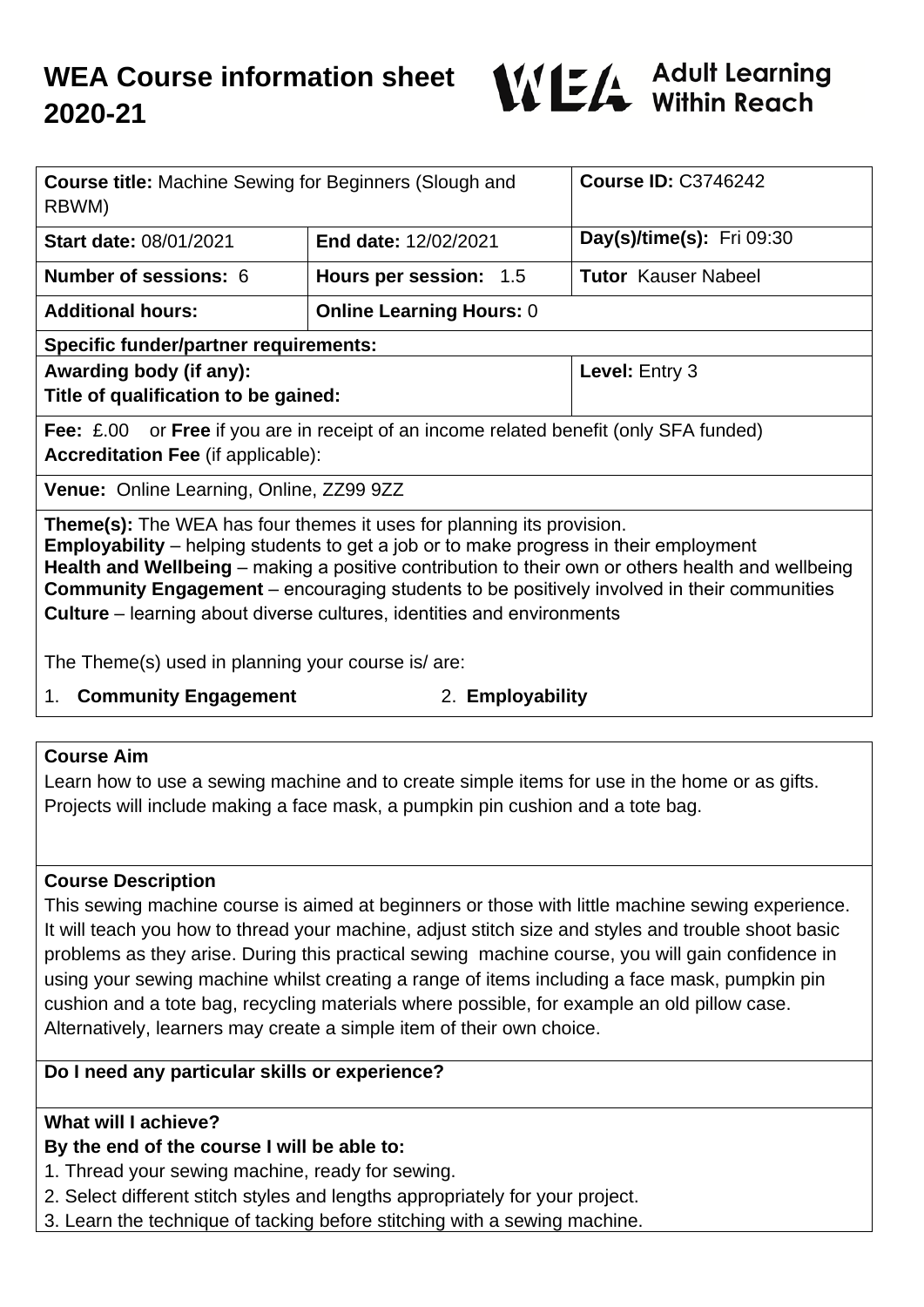- 4. Use a sewing machine with confidence to create a range of items.
- 5. Troubleshoot problems when they occur.

# **What teaching methods will be used and will there be work outside of the class?**

- The WEA's digital learning platform, Canvas will be used to provide resources or to support lessons, enable assessment, provide learner feedback and for other activities for individuals away from the course. If you want to understand more about our digital learning platform please visit: http://bit.ly/WEAonline

- The WEA tutor will use a range of different teaching and learning methods and encourage you and the group to be actively involved in your learning
- You may be asked to undertake additional work in your own time to support your learning
- You will be expected to carry out a range of activities in your own time

# **What kind of feedback can I expect from the tutor?**

- You will be able to keep a record of your progress and achievement using photos, audio, text or documents uploaded into the WEA's digital learning platform, WEA Canvas.

- Your tutor will provide written, text and audio feedback recorded in WEA Canvas, WEA's digital learning platform.

- You will be able to keep a digital portfolio of your work on WEA's digital learning platform, Canvas.

- A range of informal activities will be used by the tutor to see what you are learning which may include quizzes, question and answer, small projects and discussion

- You will have opportunities to discuss your progress with your tutor
- You will be encouraged to share your work with the group and discuss your learning
- You will be encouraged to consider other students work and give your opinions and suggestions
- A file of work will be kept which will help to record your progress

- There will be a number of tasks appropriate to your course such as written work, creating art or craft, video, photography or small projects. Some of these may be marked to help you progress

# **What else do I need to know? Is there anything I need to bring?**

- What you need: You will need an internet connection, speakers, a microphone and a webcam so that you can use our video learning platform, Zoom. If you'd like to understand more Zoom please visit: http://bit.ly/ZoomSpec

- You will also need access to the internet outside of your sessions. You could do this using a smart phone, tablet, laptop or a desktop computer (at home or through a library etc.).

- You will need a personal email address to join the WEA's digital learning platform, Canvas so that you can receive resources, record your progress and achievement and to work with others and share ideas. If you want to understand more about our digital learning platform please visit: http://bit.ly/WEAonline

- It would be helpful if you had access to the internet (Mobile phone, tablet or computer at home or through a library etc.)

- You will need a sewing machine, fabric, thread and unpicker, a measuring tape, ruler, pen, pencil and A4 paper and a pair of scissors.